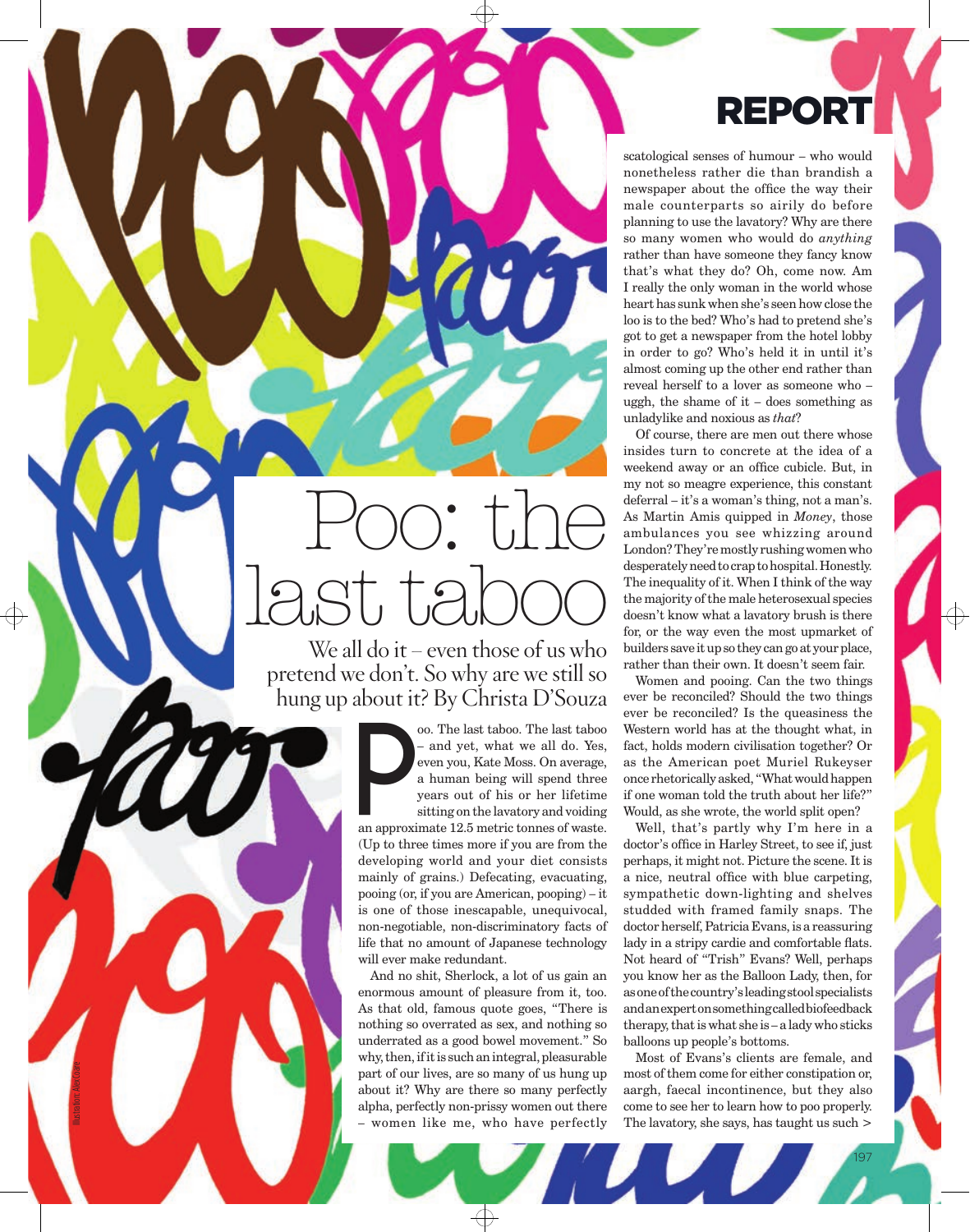bad habits – the way it raises us so far up from the ground and forces us all, without even knowing it, to strain. So, yes, that's what I'm here for: to improve my pooing technique. And there it is, on the desk between us, still in its wrapper: an innocuous, Non-Stop-Party-Shop-like thing, attached via a tube to a rather large syringe. The idea is for Evans to put the balloon up there and blow it up to "to the size of an average stool" and then for the patient (ie, me) to "poo" the balloon out. Learning the art of producing the perfect stool (one that doesn't need wiping and is about the length of between your wrist bone and the crook of your elbow) "is tricky", says Evans, "like learning a new dance step", but with practice, it comes.

RÉPOR

Before we do that, however, let's see what my posture is like. If I would just sit on that chair over there and demonstrate, please, how I normally sit on the loo. "Ah!" says Evans triumphantly. "Very ladylike, I see, which, of course, is terribly restricting for the colon. Knees apart please, like a man, and lean forward from your hips as if you're reading the newspaper. That's right. Now, what I want you to do is put your hand on your tummy, bulge it out… and open your bottom. Go on – open, open, a bit more. There we go. Now, can you say the word 'ouge' for me? Yes, 'ouge', with an emphasis on the 'g' because that pushes the diaphragm out. There we go. And open and ouggggggge…"

Evans says that if one talks about it enough, rather than jokes about it, poo should automatically becomes less of a taboo. Part of me agrees with her. After all, I've no secrets – I've had babies, I live with a nice man. What's the problem? On the other hand, old habits die hard. That inner Victorian prude of mine, that creature who would like to remain forever mysterious to the opposite sex, she's not going to be easy to let go of. How am I going to go in front of my other half when the tacit understanding between us is that I haven't been for the past 15 years?

The next step is to confront the issue head on – look at "it", as it were, directly in the face. Off I go, then, to Hydrohealing in Notting Hill to have a colonic. I'll not be coy here. I've had a few of these in my time. Weirdly, it's quite easy to retain one's privacy while having one, what with the dainty positioning of blankets, the 150 per cent odourless environment and the thick piece of tubing between you and "it". I can quite see, in other words, why Princess Diana didn't mind the world knowing that she had them, too. And this isn't any old colonic – this is one administered by Hasmira Yadev,

the self-described "Queen of Poo". Like Evans, she clearly loves her work. Engaged to a trainee surgeon currently working in the colorectal unit of St Marks, Hasmira, 26, likes nothing more of an evening *à deux* to talk poo. She encourages her patients to do likewise. "We've become so disconnected from our bodies, the way we pop pills for the smallest ailment," she says. "We need to get in touch with what is going on inside; we need to acknowledge how everything sort of collapses when we don't get that function right. I have some female clients, for example, who have two different wardrobes for when they 'have' and they 'haven't', and who can't let anyone go near them when they've not been for a certain amount of time. The whole day pivots on a perfect poo, don't you think? OK now, beginning to cramp up a little? That's right, here it comes…"

Amazing. *Amazing* – how something is merely undigested food while it is inside your body, and yet the moment it leaves it, it becomes so graphically, so shockingly, so absurdly "other". No wonder Swift and

> *on a perfect poo, don't you think?"*

Rabelais loved writing about it. No wonder children and political prisoners like to smear it on walls. (For Steve McQueen's film on the

subject, *Hunger*, by the way, they used a mixture of brown paint, PVA and food dye.) No wonder, too, the world of contemporary art, when it wants to be particularly subversive, finds it such a useful tool. (Think Piero Manzoni's famous 1961 opus *Artist's Shit*; Gilbert and George's *The Naked Shit Pictures* (1994); and *The Home-Coming of Navel Strings*, that extremely popular installation at Frieze in 2004 by Noritoshi Hirakawa, which involved a girl sitting on a chair reading a book, with a pile of her own poo sitting there beside her.) As for Anish Kapoor's latest monumental exhibition at the Royal Academy… What were those marvellous cement sculptures if they weren't meant to be crap?

According to the social anthropologist Mary Douglas, one of the reasons excrement has this everlasting power to shock, titillate and disgust is because, like any other taboo, it does not fit neatly into any social categorisation. It is both "of" us and not – or, as Lord Chesterfield once described dirt of all kinds, "matter out of place". Jean-Paul Sartre, typically, had a more existential take on it. In his philosophical work *Being and Nothingness*, he posits how it is the sliminess, the lack of boundary

between it and ourselves when we touch it, that provokes fear and disgust. It is for the same reason, he says, that some people (including him) have an aversion to honey.

There is also, of course, that smell. That smell which can be so intolerable that you sometimes can't help but want to hit its sheepish perpetrator, no? Vegetarians will try to tell you theirs doesn't, but guess what? Everyone's does. However many lentils one eats. (Or marzipan. The Marquis de Sade used to feed it to his prostitutes, believing it made their stools taste sweeter.) But then, as potentially toxic waste (a gram of faeces can contain 10 million viruses, 1 million bacteria, 1,000 parasite cysts and 100 worm eggs), it is meant to smell. That it doesn't necessarily smell so bad to ourselves is because our own is not poisonous to us. (Did you know, for example, that Martin Luther, father of the Protestant Reformation, used to eat a teaspoon of his own every day?)

"The fact is," says Rose George, 40, author of *The Big Necessity: Adventures in The World of Human Waste*, "faeces are

unpleasant. No one wants to smell it or touch it or feel "The whole day pivots to smell it or touch it or feel culture of denial around it, the way society has made it such a foul, shameful

thing, particular for women, seems slightly ludicrous. To me, poo is almost the foundation of civilisation. It is through the management of poo, through toilet training, that we integrate our children into society. To negate its existence doesn't make sense. Tellingly, though, I *still* can't go in front of anyone – not within hearing distance, anyway."

Aha! So there *are* lines that cannot be crossed. As a famously earthy W11 girlfriend of mine primly declared when I asked her about whether she'd ever gone in front of her equally earthy husband, "Boundaries, Christa, boundaries…" (Or as the author Natasha Walter politely wrote back when I emailed to ask whether she'd consider commenting on the topic from a feminist point of view, "Thank you for this, but I'm not sure I have anything to contribute on the subject. I'll enjoy reading it though…")

"Look, we're all too used to it being a very private thing," says George, who, as a journalist, also worked on Oliviero Toscani's lavish coffee table tome *Cacas: The Encyclopedia of Poo* and was compelled to write her own book after finding out that 2.5 billion people in the world do not even have a lavatory. "If I lived in China, where >

Illustration: Alex Coare

198